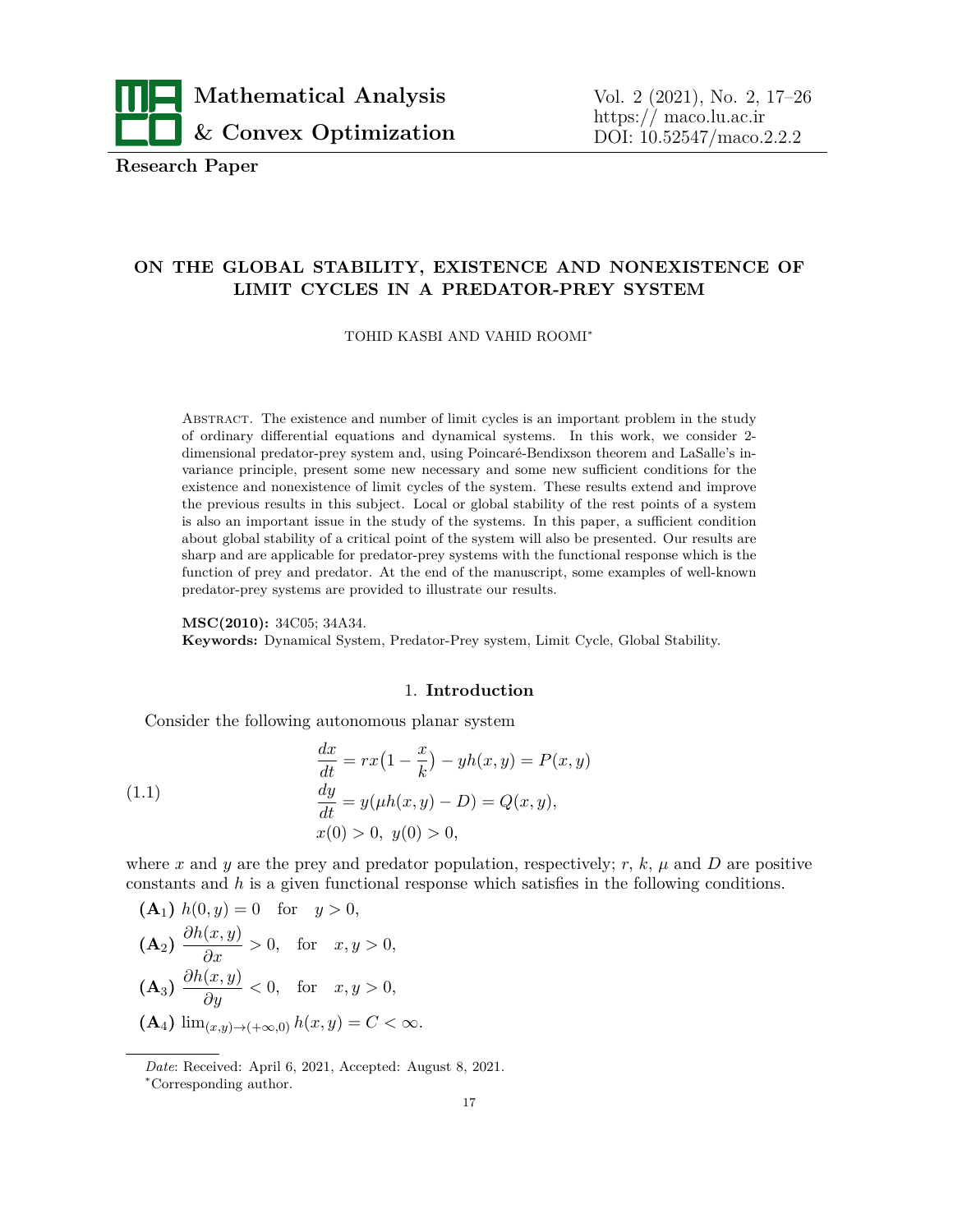#### 18 T. KASBI AND V. ROOMI

Limit cycles have been used to model the behavior of a great many real-world oscillatory systems. The study of limit cycles was initiated by Henri Poincaré (1854-1912). The existence and number of limit cycles for 2-dimensional systems are related to Hilbert's 16th problem and oscillatory problems in mathematical models (see [1-6, 9-14] and reference cited therein).

First, note that  $(0,0)$  and  $(k,0)$  are two critical points of system  $(1.1)$  $(1.1)$ . If  $D/\mu \in Range h$ and  $D/\mu < h(k, 0)$ , then this system has a third critical point  $E_* = (x_*, y_*)$  where

$$
h(x_*, y_*) = \frac{D}{\mu}
$$
 and  $y_* = \frac{rx_*(1 - \frac{x_*}{k})}{h(x_*, y_*)}$ .

This critical point is located in the first quadrant  $\{(x, y)|x > 0, y > 0\}$  if  $0 < x < k$ . When assumption  $0 < D/\mu < h(k,0)$  fails, system  $(1.1)$  $(1.1)$  has no critical point in the first quadrant and hence no limit cycles of [\(1.1](#page-0-0)) exist.

Many authors have studied the nonexistence problem for limit cycles and some results are provided in [\[11](#page-8-0), [12](#page-8-1)]. Recently, Aghajani and Moradifam in [[1](#page-8-2)] considered system ([1.1\)](#page-0-0) with  $h(x, y) = \phi(x)$  and presented the following theorem about the nonexistence of limit cycles of system  $(1.1)$  $(1.1)$  with functional response  $\phi(x)$ .

<span id="page-1-0"></span>**Theorem 1.1.** Suppose that  $(A_1)$ ,  $(A_2)$  and  $(A_4)$  hold,  $\frac{D}{\mu} \in Range \phi$ , and  $\frac{D}{\mu} < \phi(k)$ . *Moreover,*

$$
\phi'(0) \le \frac{r}{y_*}.
$$

*Let*

$$
\psi(x) = \frac{\phi(x)}{x}, \quad F(x) = \frac{rx(1 - \frac{x}{k})}{\phi(x)}.
$$

*If one of the following conditions holds:*

 $(i)$   $\psi''(x)$  has no zero in  $(0, k)$ ,  $(iii)$   $F'(0) > 0$  *and*  $\psi''(x)$  *has at most one zero in*  $(0, k)$ *,* 

*then system*  $(1.1)$  $(1.1)$  *with*  $h(x, y) = \phi(x)$  *has no limit cycles.* 

In [\[13](#page-8-3)], Moghadas gave the following theorem for the nonexistence of limit cycles of system  $(1.1)$  $(1.1)$  with  $h(x, y) = \phi(x)$ .

<span id="page-1-1"></span>**Theorem 1.2.** *Assume*  $(A_1)$ ,  $(A_2)$  *and*  $(A_4)$  *hold. Also assume that*  $\phi''(x) > 0$  *for*  $x > 0$ *, D*  $\frac{D}{\mu} \in Range \, \phi \, \text{ and } \frac{D}{\mu} < \phi(k)$ . Furthermore, there is a unique constant  $0 < \alpha < 1$  such that  $\phi'''(x) < 0$  for  $0 < x < \alpha$ ,  $\phi'''(\alpha) = 0$  and  $\phi'''(\alpha) > 0$  for  $x > \alpha$ . If  $2\phi'(0) + \phi''(0) < 0$  and *r*  $\frac{y}{\phi'(0)} - y_* \ge 0$ , then

(1.2) 
$$
2x_* + x_*(1-x_*)\frac{\phi'(x_*)}{\phi(x_*)} > 1,
$$

*is a necessary and sufficient condition for the nonexistence of limit cycles of system* ([1.1\)](#page-0-0) *with*  $h(x, y) = \phi(x)$ .

The following theorem in  $[5]$  $[5]$  $[5]$  guarantees the boundedness of the solutions of system  $(1.1)$  $(1.1)$ .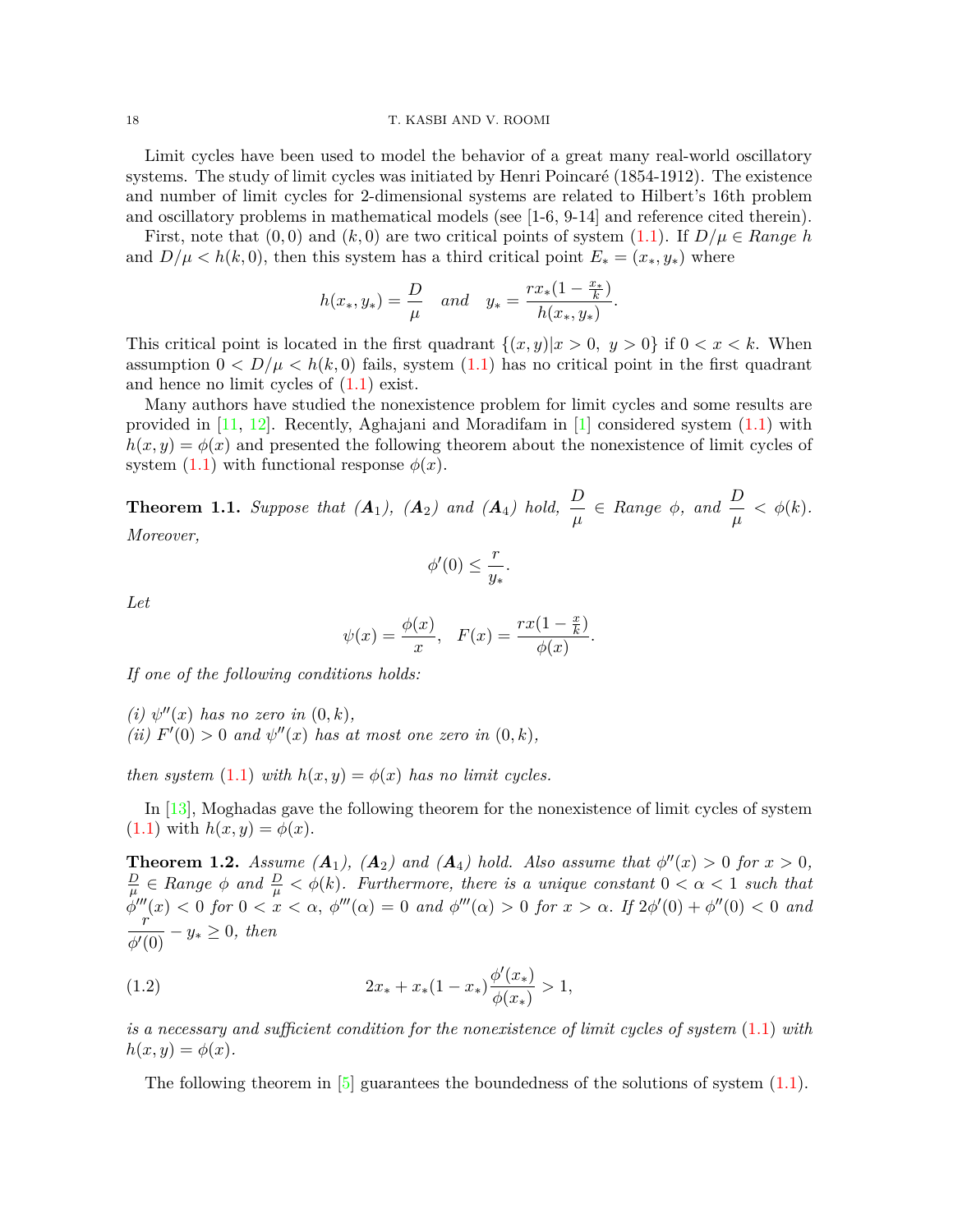<span id="page-2-1"></span>**Theorem 1.3.** *Suppose that*  $(A_1)$ - $(A_4)$  *hold. Let* 

$$
\Gamma = \left\{ (x, y) \in \mathbb{R}_+^2 \mid 0 \le x \le k, \ 0 \le x + \frac{y}{\mu} \le \frac{1}{k} + \frac{M}{\mu} \right\},\
$$

*where*  $M = \max\{rx(1 - \frac{x}{k})\}$  $\frac{x}{k}$  :  $x \in [0, k]$ *}. Then, 1-* Γ *is positively invariant,* 2- *for all*  $(x_0, y_0) \in \mathbb{R}^2_+,$ 

$$
(x(t), y(t)) \to \Gamma
$$
 as  $t \to \infty$ .

In the next section, our main results will be presented. The results are simpler and more explicit than the results in  $\left[1, 13\right]$  $\left[1, 13\right]$  $\left[1, 13\right]$  and can be applied for the predator-prey systems with the functional response of two variables.

#### 2. **Main Results**

In this section, using Poincaré-Bendixson theorem and LaSalle's invariance principle, a necessary condition and some sufficient conditions will be given about the existence and nonexistence of limit cycles for system ([1.1\)](#page-0-0). Moreover, the global stability of positive equilibrium of system ([1.1\)](#page-0-0) will be presented.

The following theorem gives a sufficient condition for system  $(1.1)$  $(1.1)$  $(1.1)$  to have limit cycle.

<span id="page-2-2"></span>**Theorem 2.1.** Assume that  $(A_1)$ - $(A_4)$  hold. System [\(1.1](#page-0-0)) has at least one limit cycle if

(2.1) 
$$
\mu y_* \frac{\partial h}{\partial y}(x_*, y_*) - y_* \frac{\partial h}{\partial x}(x_*, y_*) + r(1 - \frac{2x_*}{k}) > 0, h(x_*, y_*) \frac{\partial h}{\partial x}(x_*, y_*) + r(1 - \frac{2x_*}{k}) \frac{\partial h}{\partial y}(x_*, y_*) > 0.
$$

*Proof.* The Jacobian matrix of the linearized system at *E<sup>∗</sup>* is as follows.

<span id="page-2-0"></span>
$$
\left[ \begin{array}{ccc} r(1-\frac{2x_*}{k})-y_*\frac{\partial h}{\partial x}(x_*,y_*) & -h(x_*,y_*)-y_*\frac{\partial h}{\partial y}(x_*,y_*) \\ \mu y_*\frac{\partial h}{\partial x}(x_*,y_*) & \mu y_*\frac{\partial h}{\partial y}(x_*,y_*) \end{array} \right].
$$

Therefore, the characteristic polynomial of this matrix is as

$$
P(z) = z2 + \left(\mu y_* \frac{\partial h}{\partial y}(x_*, y_*) - y_* \frac{\partial h}{\partial x}(x_*, y_*) + r(1 - \frac{2x_*}{k})\right)z
$$
  
+ 
$$
\mu y_* \left(\frac{\partial h}{\partial x}(x_*, y_*)h(x_*, y_*) + \frac{\partial h}{\partial y}(x_*, y_*)r(1 - \frac{2x_*}{k})\right).
$$

The roots of characteristic polynomial have positive real parts if and only if  $(2.1)$  $(2.1)$  holds. Thus, *E<sup>∗</sup>* is unstable if ([2.1\)](#page-2-0) holds. It is easy to check that the stable and unstable manifolds at  $(0,0)$  are on the y-axis and x-axis, respectively. Also, the unstable manifold at  $(k,0)$  is in the first quadrant. By Theorem [1.3,](#page-2-1) the positive solutions of  $(1.1)$  $(1.1)$  are eventually uniformly bounded. Since  $E_*$  is unstable, from Poincaré-Bendixson theorem, the  $\omega$ -limit set of each orbit initiating at a point in the first quadrant is a limit cycle and the proof is complete.  $\Box$ 

In the following, a necessary condition for the nonexistence of limit cycles for system ([1.1\)](#page-0-0) will be given.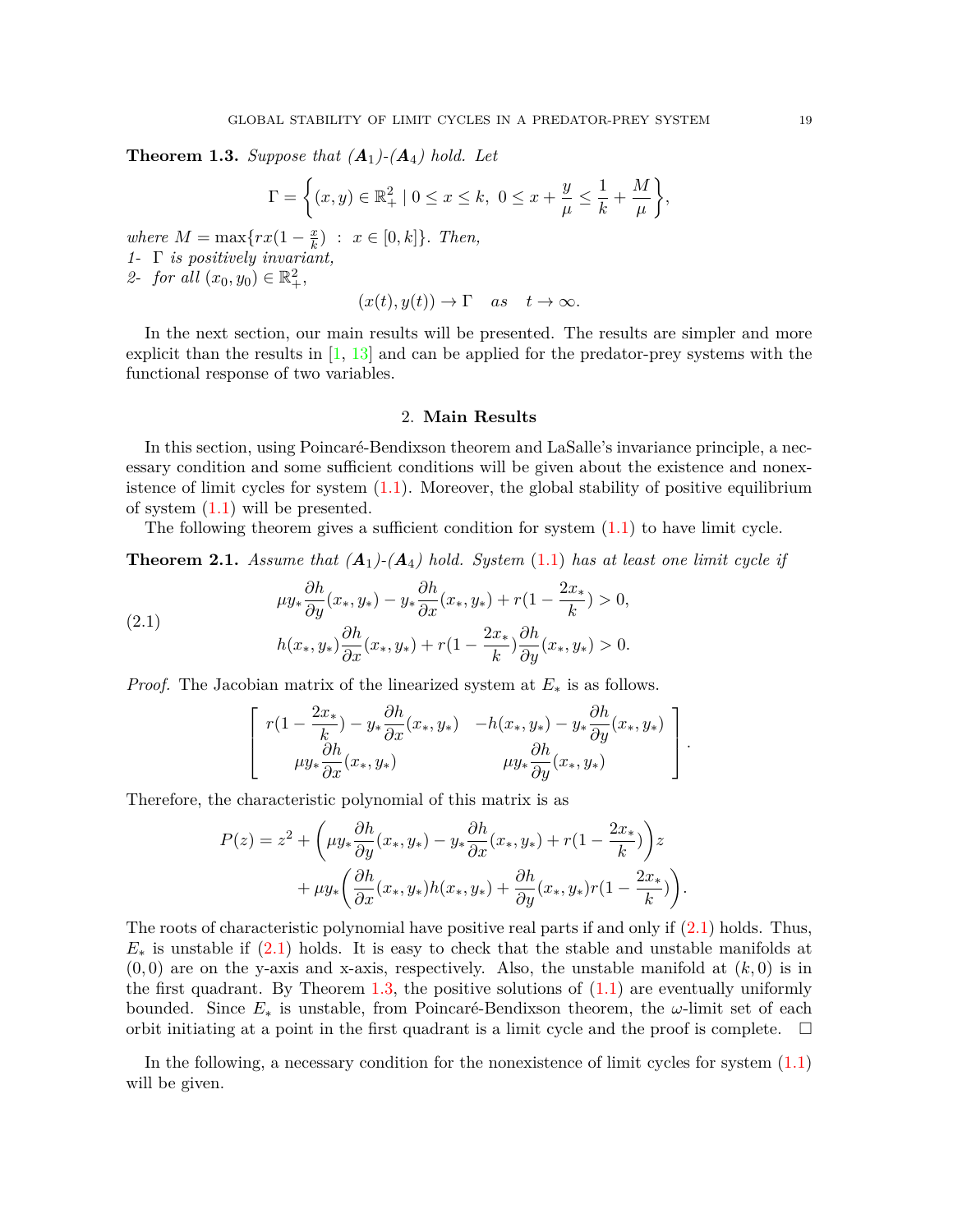<span id="page-3-3"></span>**Theorem 2.2.** *Let*

<span id="page-3-0"></span>
$$
F(x,y) = \frac{rx(1-\frac{x}{k})}{h(x,y)}.
$$

*Suppose that*  $(A_1)$ - $(A_4)$  *hold.* If system  $(1.1)$  $(1.1)$  *has no limit cycles, then* 

(2.2) 
$$
\frac{\partial F}{\partial x}(x_*, y_*) - \mu \frac{\partial F}{\partial y}(x_*, y_*) \leq 0.
$$

*Proof.* By calculating the following derivatives

(2.3) 
$$
\frac{\partial F}{\partial x}(x_*,y_*) - \mu \frac{\partial F}{\partial y}(x_*,y_*) = \frac{\mu y_* \frac{\partial h}{\partial y}(x_*,y_*) - y_* \frac{\partial h}{\partial x}(x_*,y_*) + r(1 - \frac{2x_*}{k})}{h(x_*,y_*)},
$$

and using Theorem [2.1,](#page-2-2) it can be concluded that

$$
\frac{\partial F}{\partial x}(x_*,y_*) - \mu \frac{\partial F}{\partial y}(x_*,y_*) \le 0,
$$

if system  $(1.1)$  $(1.1)$  has no limit cycles. This completes the proof.  $\Box$ 

As mentioned, condition  $(2.2)$  $(2.2)$  is a necessary condition for system  $(1.1)$  about the nonexistence of limit cycles. In the following, some sufficient conditions are provided for system  $(1.1)$  $(1.1)$  about the nonexistence of limit cycles. To state our results, consider functions  $\psi(x, y)$ and  $F(x, y)$  as follows:

$$
\psi(x, y) = \frac{h(x, y)}{x}, \quad F(x, y) = \frac{rx(1 - \frac{x}{k})}{h(x, y)}.
$$

Hereafter assume that the conditions of Theorem [2.1](#page-2-2) hold. In the following, a sufficient condition for the global stability of  $E_*$  for system  $(1.1)$  $(1.1)$  will be given. The condition says that if the horizontal line  $y = y_*$  divides the prey isocline  $y = F(x, y)$  into two parts, then  $E_*$  is globally asymptotically stable in positive cone.

<span id="page-3-4"></span>**Theorem 2.3.** Suppose that  $(A_1)$ - $(A_4)$  hold. If

(2.4) 
$$
(x-x_*)(F(x,y)-y_*)<0 \text{ for } 0 < x < k, \quad x \neq x_*,
$$

*then the solutions of* ([1.1\)](#page-0-0) *satisfy*

(2.5) 
$$
\lim_{t \to \infty} x(t) = x_* \quad \text{and} \quad \lim_{t \to \infty} y(t) = y_*.
$$

*Proof.* Define the Lyapunov function

<span id="page-3-2"></span><span id="page-3-1"></span>
$$
V(x,y) = \int_{x_*}^x \frac{(\mu h(\eta, y) - D)}{h(\eta, y)} \eta + \int_{y_*}^y \frac{\psi - y_*}{\psi} d\psi.
$$

The time derivative of  $V(x, y)$  along the positive solutions of system  $(1.1)$  $(1.1)$  can be written as

$$
\dot{V} = \dot{x} \left( \frac{\mu h(x, y) - D}{h(x, y)} \right) + \dot{y} \left( \frac{y - y_*}{y} \right)
$$
  
= 
$$
\left( rx \left(1 - \frac{x}{k}\right) - yh(x, y)\right) \left( \frac{\mu h(x, y) - D}{h(x, y)} \right) + \left( y(\mu h(x, y) - D) \right) \left( \frac{y - y_*}{y} \right).
$$

Since

$$
(x-x_*)(\mu h(x,y)-D) > 0
$$
 for  $x \neq x_*$ ,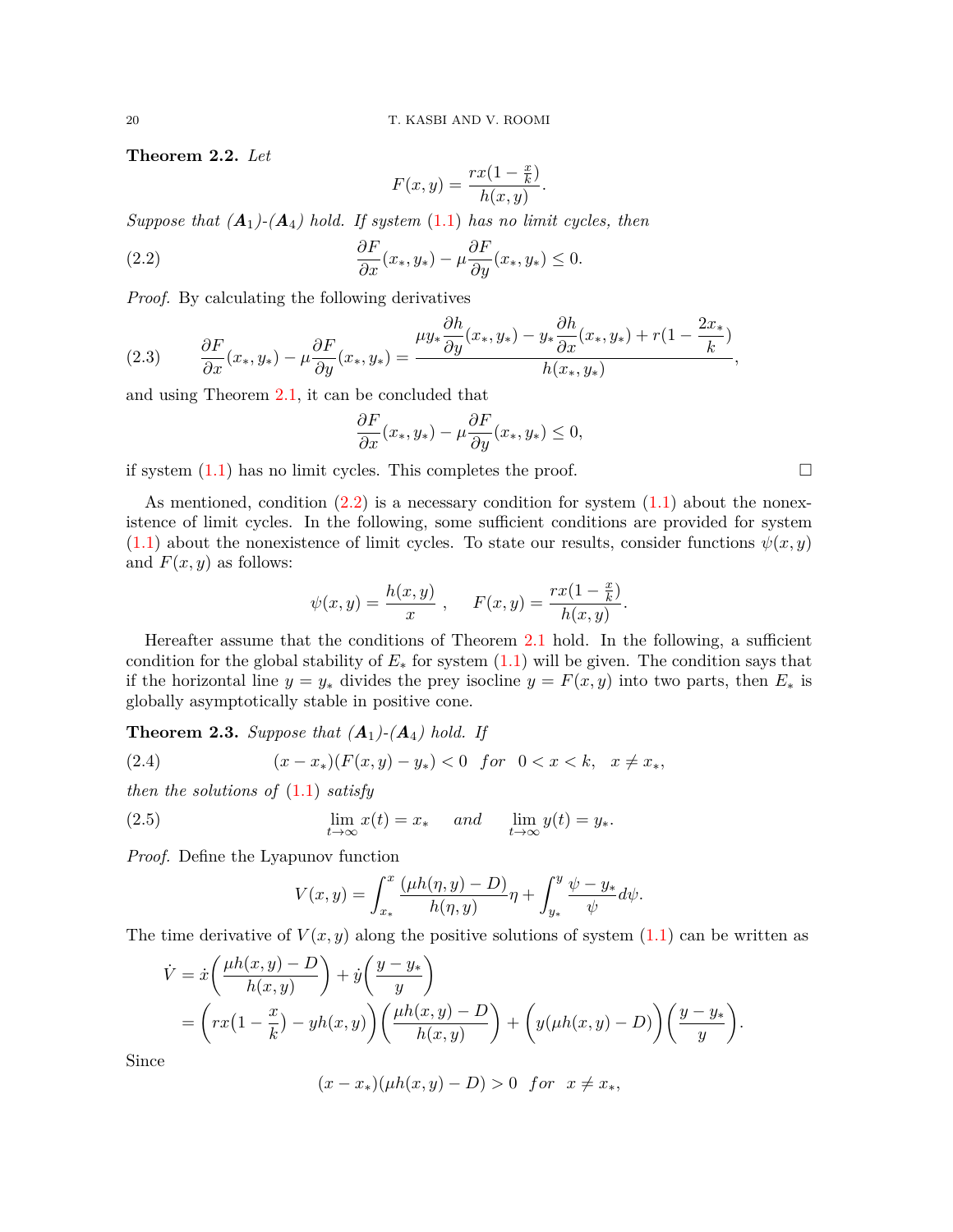then

$$
\dot{V} = (\mu h(x, y) - D) \left( \frac{rx(1 - \frac{x}{k})}{h(x, y)} - y_* \right) = (\mu h(x, y) - D)(F(x, y) - y_*) \le 0.
$$

Hence, the equilibrium  $E_*$  is stable. On the other hand,  $\dot{V}=0$  if and only if  $x=x_*, y=y_*$ . Let *M* be the largest invariant set in

$$
D = \{(x, y) \mid \dot{V}(x, y) = 0\} = \{E_*\}.
$$

We have that  $M = \{E_*\}$ . The global stability of  $E_*$  or ([2.5](#page-3-1)) follows from Theorem [1.3](#page-2-1) and LaSalle's invariance principle [7, 8]. LaSalle's invariance principle  $[7, 8]$  $[7, 8]$ .

**Remark 2.4.** If the prey isocline  $y = F(x, y)$  is nonincreasing on  $0 < x < k$ , then ([2.4\)](#page-3-2) holds. Thus  $E_*$  is globally asymptotically stable or system  $(1.1)$  $(1.1)$  has no limit cycles.

In the following, sufficient conditions for the nonexistence of limit cycles for system ([1.1\)](#page-0-0) will be given by using Dulac-Bendixson Theorem.

<span id="page-4-0"></span>**Theorem 2.5.** Suppose that  $(A_1)$ - $(A_4)$  hold. Also, assume that

(2.6) 
$$
\frac{\partial \psi}{\partial x} - \mu \frac{\partial \psi}{\partial y} \ge 0,
$$

 $\mathcal{O}(n \Omega = \{(x, y) | 0 < x < k, 0 < y < \infty\}$ . Then, system [\(1.1](#page-0-0)) has no limit cycles.

*Proof.* Choosing Dulac function  $D(x, y) = \frac{1}{xy}$  for system ([1.1\)](#page-0-0) in  $\Omega$  we have

$$
\frac{\partial (DP)}{\partial x} + \frac{\partial (DQ)}{\partial y} = -\frac{r}{ky} - \left(\frac{\partial \psi}{\partial x} - \mu \frac{\partial \psi}{\partial y}\right) < 0 \ \ (\neq 0).
$$

Thus, by Dulac-Bendixson theorem, there is no closed orbit in  $\Omega$ . This implies that the interior critical point  $E_*(x_*, y_*)$  is globally asymptotically stable or system ([1.1\)](#page-0-0) has no limit cycles. cycles.  $\Box$ 

<span id="page-4-1"></span>**Theorem 2.6.** Suppose that  $(A_1)$ - $(A_4)$  hold. Also, assume that

$$
\frac{\partial F}{\partial x} \le 0
$$

 $\mathcal{O}(n \Omega = \{(x, y) | 0 < x < k, 0 < y < \infty\}$ . Then, system [\(1.1](#page-0-0)) has no limit cycles.

*Proof.* For system ([1.1\)](#page-0-0), choosing Dulac function  $D(x, y) = \frac{1}{yh(x, y)}$ , we have

$$
\frac{\partial (DP)}{\partial x} + \frac{\partial (DQ)}{\partial y} = \frac{1}{y} \frac{\partial F}{\partial x} + D \frac{\frac{\partial h}{\partial y}}{h(x, y)^2} < 0 \ \ (\neq 0)
$$

in  $\Omega$ . By Dulac-Bendixson theorem, there is no closed orbit in  $\Omega$ . This implies that the interior critical point  $E_*(x_*, y_*)$  is globally asymptotically stable or system ([1.1\)](#page-0-0) has no limit cycles. cycles.  $\Box$ 

The following corollaries are applicable for system  $(1.1)$  $(1.1)$  $(1.1)$  with functional response of one variable. Let  $h(x, y) = \phi(x)$ . In this case  $F(x) = \frac{rx(1-\frac{x}{k})}{\phi(x)}$  $\frac{\psi(1-\frac{x}{k})}{\phi(x)}$  and  $\psi(x) = \frac{\phi(x)}{x}$ .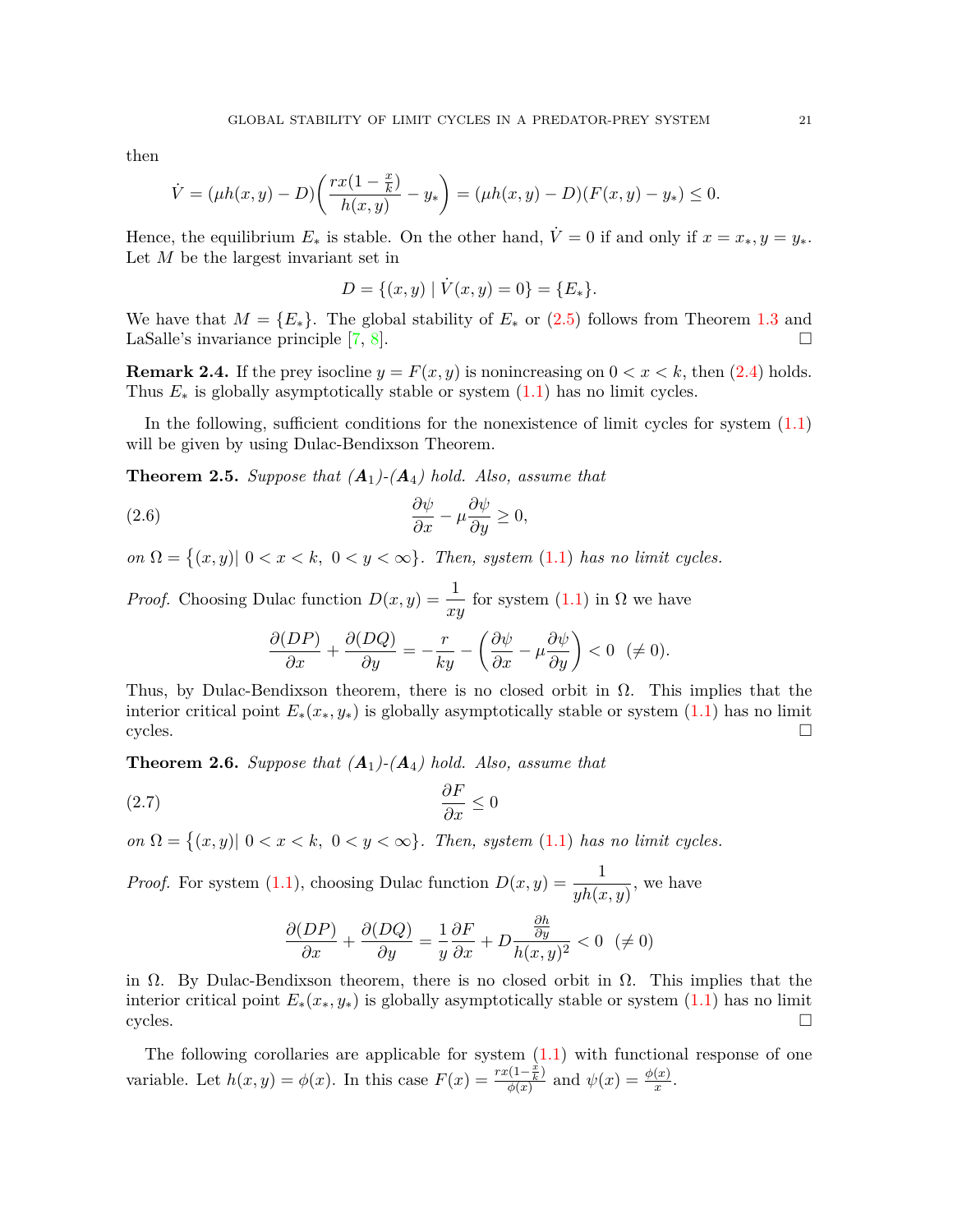<span id="page-5-1"></span>**Corollary 2.7.** *Suppose that*

 $(2.8)$   $\psi$ *′* (*x*) *≥* 0

 $\partial \Omega = \{(x, y) | 0 < x < k, 0 < y < \infty\}$ . Then, system [\(1.1](#page-0-0)) with  $h(x, y) = \phi(x)$  has no limit *cycles.*

## <span id="page-5-0"></span>**Corollary 2.8.** *Suppose that*

(2.9) *F*  $'(x) < 0$ 

 $\partial \Omega = \{(x, y) | 0 < x < k, 0 < y < \infty\}$ . Then, system [\(1.1](#page-0-0)) with  $h(x, y) = \phi(x)$  has no limit *cycles.*

**Remark 2.9.** Notice that in the case of  $h(x, y) = \phi(x)$ , Theorems [2.2,](#page-3-3) [2.3](#page-3-4) and Corollary [2.8](#page-5-0) are reduced to Theorems 2.1, 2.2 and Corollary 2.1 in [[1\]](#page-8-2), respectively.

### 3. **Examples**

In this section, some examples are provided to illustrate our results. These examples show that how our results are simply applicable to some well-known predator-prey systems.

<span id="page-5-2"></span>**Example 3.1.** Consider system  $(1.1)$  $(1.1)$  with

$$
h(x,y) = \frac{\alpha x}{1 + ax + by}, \quad \alpha, a, b > 0.
$$

This system is said to have functional response of Beddington-DeAngelis type. For this system

$$
\psi(x,y) = \frac{\alpha}{1 + ax + by}.
$$

If  $\mu \geq \frac{a}{i}$  $\frac{a}{b}$ , then

$$
\frac{\partial \psi}{\partial x} - \mu \frac{\partial \psi}{\partial y} = \frac{\alpha(\mu b - a)}{(1 + ax + by)^2} \ge 0.
$$

Thus, by Theorem [2.5](#page-4-0) this system has no limit cycles.

<span id="page-5-3"></span>**Example 3.2.** Consider system  $(1.1)$  $(1.1)$  with the functional response of Crowley-Martin type,

$$
h(x,y) = \frac{\alpha x}{1 + ax + by + abxy}, \quad \alpha, a, b > 0,
$$

and assume that  $a \leq \frac{1}{b}$  $\frac{1}{k}$ . Then,

$$
F(x,y) = \frac{r}{\alpha} \left(1 - \frac{x}{k}\right) \left(1 + ax + by + abxy\right).
$$

Thus,

$$
\frac{\partial F}{\partial x} = \frac{r}{\alpha} \left( (a - \frac{1}{k}) + by(a - \frac{1}{k}) - 2\frac{a}{k}x(1+y) \right).
$$

If  $a \leq \frac{1}{i}$  $\frac{1}{k}$ , then

$$
\frac{\partial F}{\partial x}(x,y) < 0,
$$

in the first quadrant. Therefore, Theorem [2.6](#page-4-1) implies that this system has no limit cycles.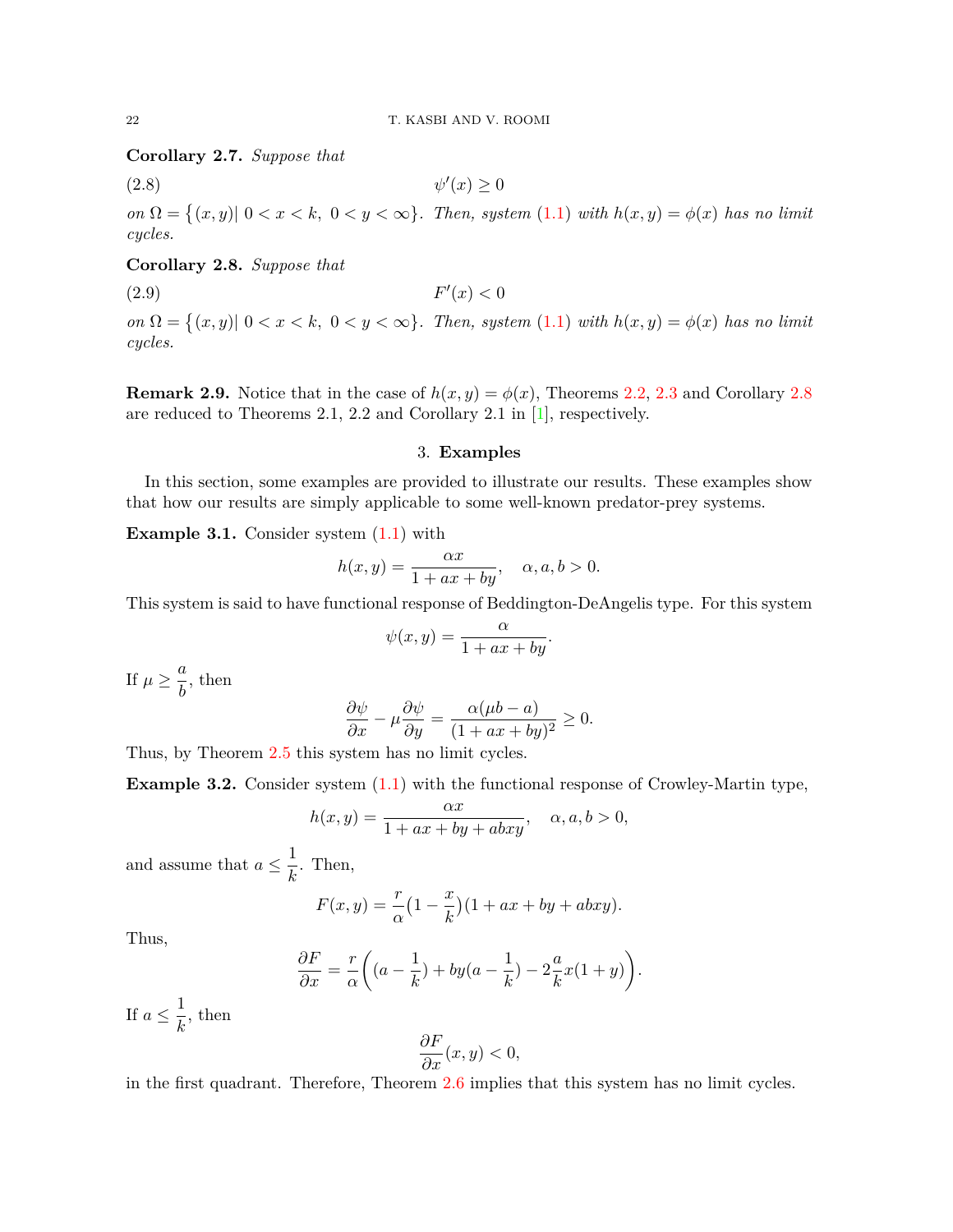<span id="page-6-0"></span>**Example 3.3.** Consider system  $(1.1)$  $(1.1)$  with the functional response of one variable,

$$
\phi(x) = \frac{x^2}{(x+a)(x+b)}, \ \ a, b > 0.
$$

Assume that  $k \leq$ *√ ab*. Then,

$$
\psi(x) = \frac{x}{(x+a)(x+b)}.
$$

Thus,

$$
\psi'(x) = \frac{ab - x^2}{((x + a)(x + b))^2} \ge 0.
$$

If *k ≤ √ ab*, then

$$
\psi'(x) \ge 0
$$

on  $\Omega = \{(x, y) | 0 < x < k, 0 < y < \infty\}$ . Therefore, Corollary [2.7](#page-5-1) implies that this system has no limit cycles.

**Remark 3.4.** By comparing Example [3.3](#page-6-0) in our work and Example 3.2 in [\[1\]](#page-8-2), which both represent the same systems, it can be seen that with much simpler conditions than in [[1](#page-8-2)], the nonexistence of limit cycles of system  $(1.1)$  $(1.1)$  with  $h(x, y) = \phi(x)$  has been obtained.

<span id="page-6-2"></span>**Example 3.5.** Consider the following system

(3.1) 
$$
\frac{dx}{dt} = x(1-x) - \frac{7}{2} \frac{xy}{1+x+y} = P(x,y)
$$

$$
\frac{dy}{dt} = y(\frac{7}{2} \frac{x}{1+x+y} - 1) = Q(x,y).
$$

It is easy to check that  $\left(\frac{1}{2}\right)$  $\frac{1}{2},\frac{1}{4}$  $\frac{1}{4}$ ) is an equilibrium point of [\(3.1](#page-6-1)) in the region  $\{(x, y) : 0 < x <$ 1,  $y > 0$ . We have

<span id="page-6-1"></span>
$$
F(x, y) = \frac{2}{7}(1 + y - x^2 - xy).
$$

By using Theorem [2.1,](#page-2-2) it can be concluded that

$$
\frac{\partial F}{\partial x}(\frac{1}{2},\frac{1}{4}) - \frac{\partial F}{\partial y}(\frac{1}{2},\frac{1}{4}) = -\frac{1}{2} < 0.
$$

Thus, we have the necessary condition for the nonexistence of a limit. On the other hand, the variational matrix of system  $(3.1)$  $(3.1)$  at  $(\frac{1}{2})$  $\frac{1}{2}, \frac{1}{4}$  $\frac{1}{4}$ ) takes the form

$$
\begin{bmatrix} -\frac{1}{4} \frac{\partial h}{\partial x} (\frac{1}{2}, \frac{1}{4}) & -h(\frac{1}{2}, \frac{1}{4}) - \frac{1}{4} \frac{\partial h}{\partial y} (\frac{1}{2}, \frac{1}{4}) \\ \frac{1}{4} \frac{\partial h}{\partial x} (\frac{1}{2}, \frac{1}{4}) & \frac{1}{4} \frac{\partial h}{\partial y} (\frac{1}{2}, \frac{1}{4}) \end{bmatrix} = \begin{bmatrix} -5 & -6 \\ \frac{1}{14} & \frac{-6}{7} \\ \frac{5}{14} & \frac{-1}{7} \end{bmatrix}
$$

*,*

where  $h(x, y) = \frac{7}{2}$ *x*  $\frac{x}{1+x+y}$ . From the above matrix, we concluded that point  $\left(\frac{1}{2}\right)$  $\frac{1}{2}, \frac{1}{4}$  $\frac{1}{4}$ ) is locally asymptotic stable. By using Dulac-Bendixson theorem with  $D(x, y) = \frac{1}{xy}$ , we have

$$
\frac{\partial (DP)}{\partial x} + \frac{\partial (DQ)}{\partial y} = -\frac{1}{y} < 0.
$$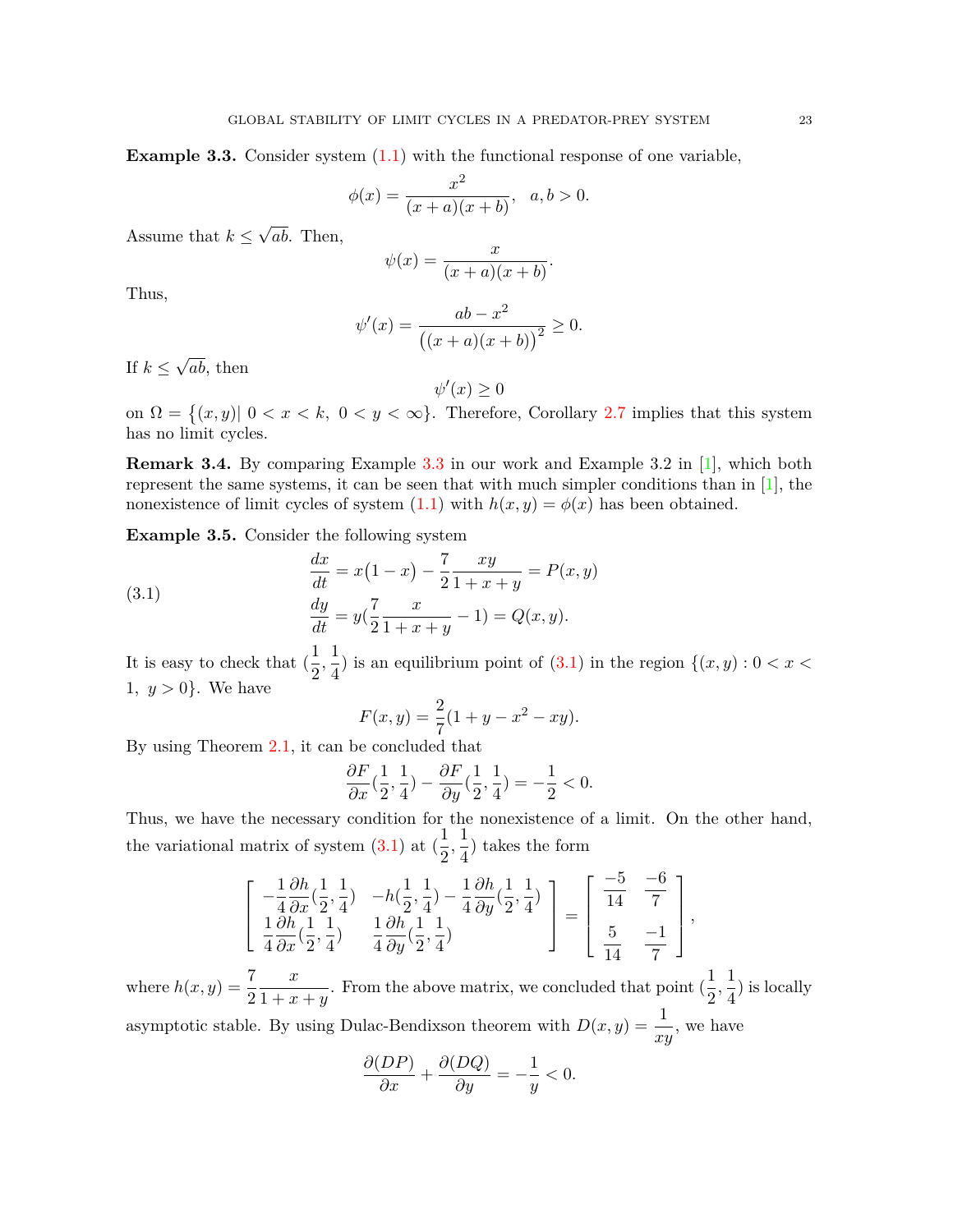This implies that the interior critical point  $\left(\frac{1}{2}\right)$  $\frac{1}{2}, \frac{1}{4}$  $\frac{1}{4}$ ) is globally asymptotically stable or system [\(3.1](#page-6-1)) has no limit cycles (Fig. 1).



**Example 3.6.** Consider system

(3.2) 
$$
\frac{dx}{dt} = rx\left(1 - \frac{x}{k}\right) - \frac{\beta xy}{x + y}
$$

$$
\frac{dy}{dt} = y\left(\mu \frac{\beta xy}{x + y} - D\right),
$$

with  $\beta < r$  and let  $B = \frac{\beta k}{r}$  $\frac{m}{r}$ . For this system, the prey isocline is

<span id="page-7-1"></span>
$$
y = \frac{kx - x^2}{B - k + x}.
$$

Thus,

<span id="page-7-0"></span>
$$
y' = \frac{-x^2 + 2(k - B)x + k(B - k)}{(B - k + x)^2}.
$$

The prey isocline is nonincreasing on  $0 < x < k$  if

(3.3) 
$$
-x^2 + 2(k-B)x + k(B-k) < 0.
$$

The relation  $(3.3)$  $(3.3)$  holds if

$$
\Delta = 4B(B - k) < 0,
$$

or  $\beta < r$ . Thus,  $E_* = (x_*, y_*)$  is globally asymptotically stable or system [\(3.2](#page-7-1)) has no limit cycles.

**Remark 3.7.** Theorems [1.1](#page-1-0) and [1.2](#page-1-1) are just applicable for the systems with functional responses of one variable. Therefore, they are not applicable to Examples [3.1](#page-5-2), [3.2](#page-5-3) and [3.5](#page-6-2) since the functional response of the systems in these examples are defined in terms of two variables.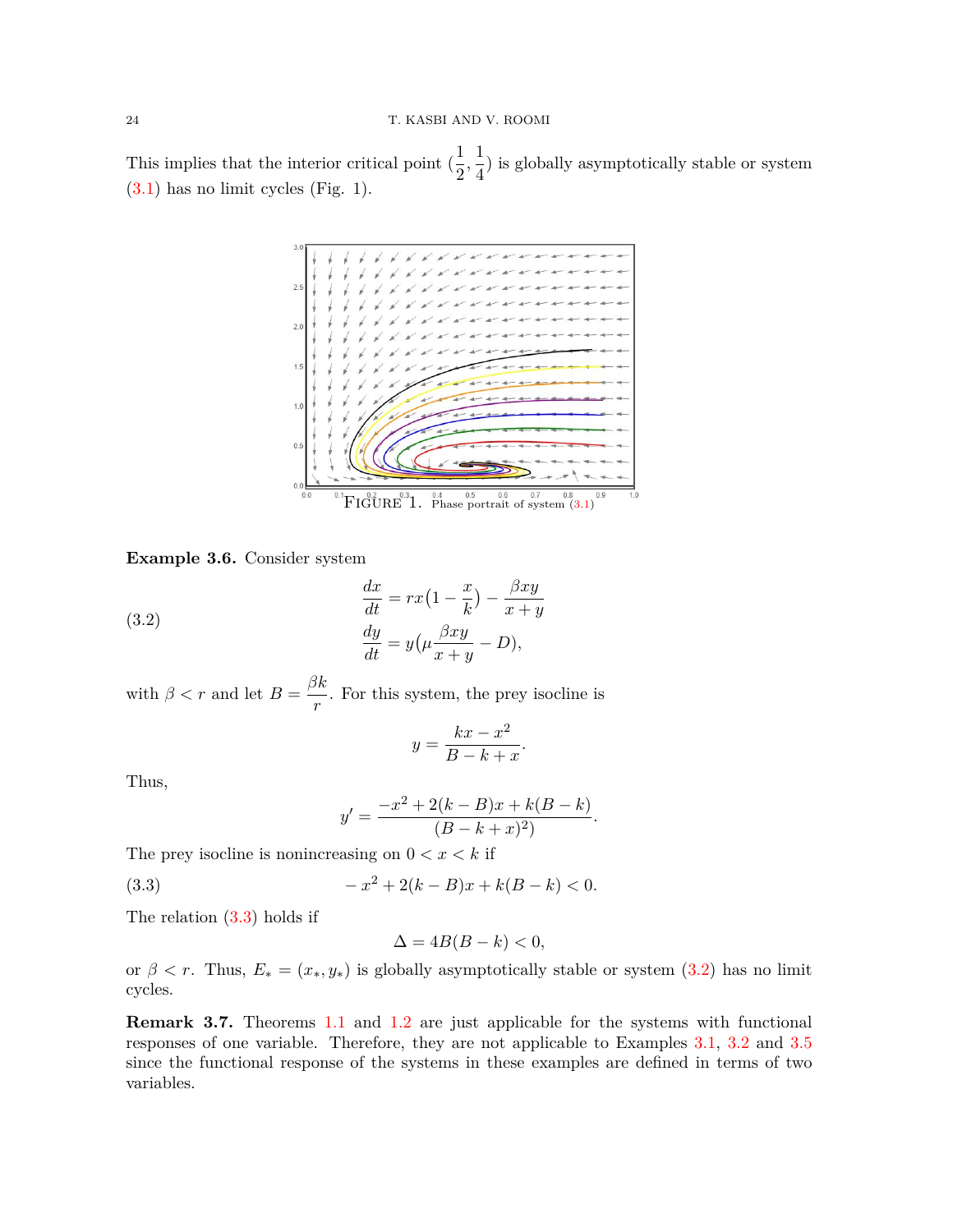The authors in [[1](#page-8-2)] and [\[13](#page-8-3)], under many complicated conditions including some inequalities and other conditions on the derivatives of the functional response, gave necessary and sufficient conditions for the nonexistence of limit cycles of system  $(1.1)$  $(1.1)$ . In this work, much simpler explicit conditions have been given for the nonexistence of limit cycles of the system. Moreover, the predator-prey system with the general functional response with two variables has been studied here and some results of [[1](#page-8-2)] have been extended.

#### 4. **Conclusion**

In this work, using Poincaré-Bendixson theorem and LaSalle's invariance principle, we have presented some new necessary and some new sufficient conditions for the existence and nonexistence of limit cycles of the 2-dimensional predator-prey system. A sufficient condition about the global stability of the critical point of the system has also been presented. The obtained results are applicable for predator-prey systems with functional response which is the function of both prey and predator. Some examples of well-known predator-prey systems have been provided to illustrate the results.

#### **Acknowledgments**

The authors would like to thank anonymous referees for carefully reading the manuscript and for their valuable comments that improved the manuscript.

#### **REFERENCES**

- <span id="page-8-2"></span>[1] A. Aghajani and A. Moradifam, Nonexistence of limit cycles in two classes of predator-prey systems. *Appl. Math. Comput.*, **175**:356-365, 2006.
- [2] K.S. Cheng, Uniqueness of limit cycles for a predator-prey system. *SIAM J. Math. Anal.*, **12**:541-548, 1981.
- [3] K.S. Cheng, S.B. Hsu and S.S. Lin, Some results on global stability of a predator-prey system. *J. Math. Biol.*, **12**:115-126, 1981.
- [4] Z.h. Daoxiang and P. Yan, Necessary and sufficient conditions for the nonexistence of limit cycles of Leslie-Gower predator-prey models. *Appl. Math. Letter*, **71**:1-5, 2017.
- <span id="page-8-4"></span>[5] H.I. Freedman and J.W.H. So, Global stability and presistence of simple chains. *Math. Biosci.*, **76**:525- 533, 1985.
- [6] B.S. Goh, Global stability in a class of predator-prey models. *Bull. Math. Biol.*, **40**:1-10 1978.
- <span id="page-8-5"></span>[7] J.K. Hale, *Theory of Functional Differential Equations*, Springer, Berlin, 1977.
- <span id="page-8-6"></span>[8] J.K. Hale and S. Verduyn Lunel, *Introduction to Functional Differential Equation*, Springer, New York, 1993.
- [9] S.B. Hsu, On the global stability of predator-prey system. *Math. Biosci.*, **39**:1-10, 1978.
- [10] S.B. Hsu and T.W. Huang, Global stability for a class of predator-prey systems. *SIAM J. Appl. Math.*, **55**(3):763-783, 1995.
- <span id="page-8-0"></span>[11] R.E. Kooij and A. Zegeling, A predator-prey model with Ivlev's functional response. *J. Math. Anal. Appl.*, **188**:472-489, 1996.
- <span id="page-8-1"></span>[12] Y. Kuang and H.I. Freedman, Uniqueness of limit cycles in Gauss-type models of predator-prey system. *Math. Biosci.*, **88**: 67-84, 1988.
- <span id="page-8-3"></span>[13] S.M. Moghadas, Some conditions for nonexistence of limit cycles in a predator-prey system. *Appl. Anal.*, **81**(1):51-67, 2002.
- [14] J. Sugie and Y. Hara, Non-existence of periodic solutions of the Liénard system. *J. Math. Anal. Appl.*, **159**:224-236, 1991.